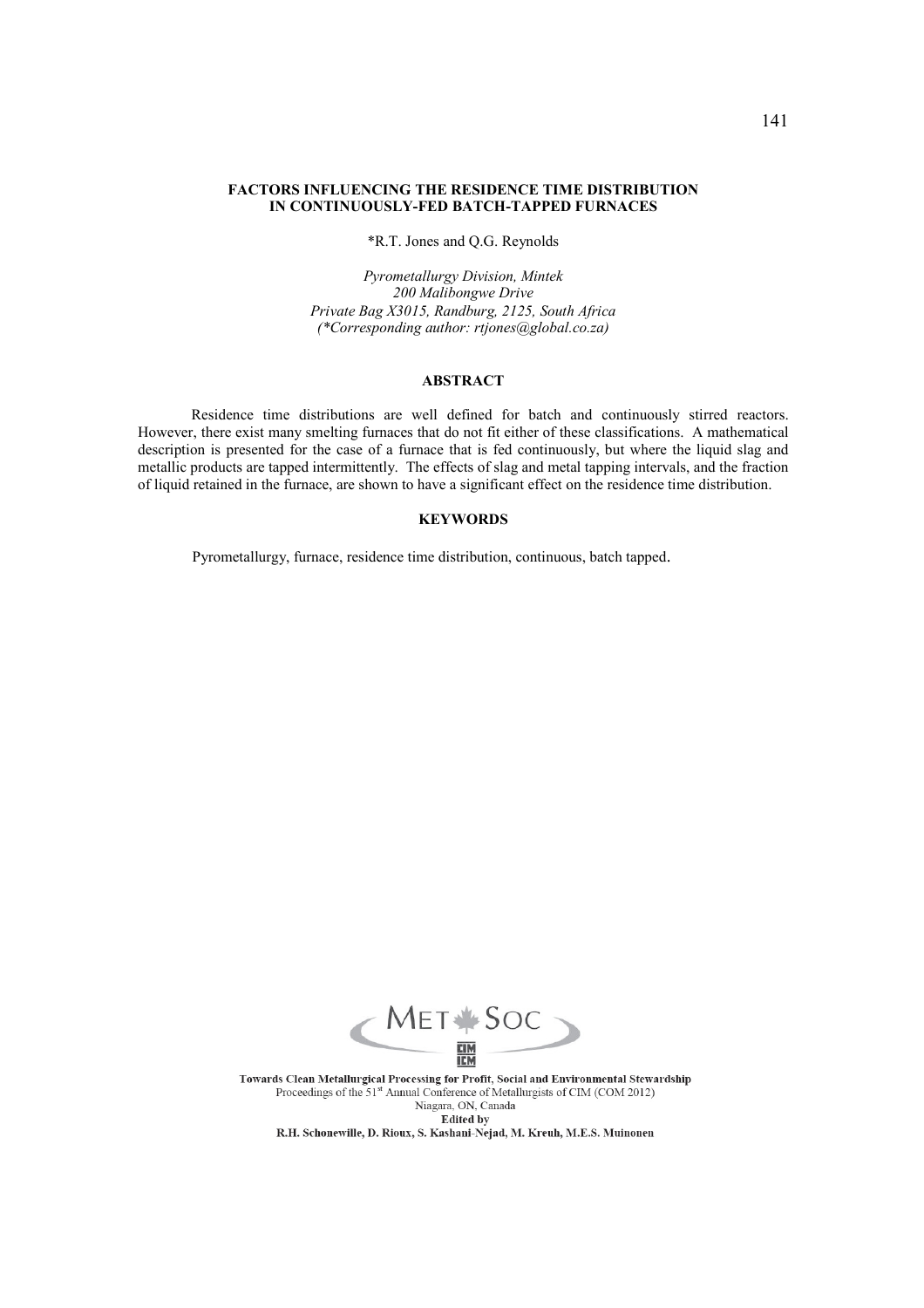### **INTRODUCTION**

There are some processes in which the time spent by the feed material in a smelting furnace plays a significant role in determining the extent of the reactions between metal and slag, and influences the degree of settling of metal droplets from a molten slag.

Residence time distributions are well defined for batch and continuously stirred reactors. However, there exist many smelting furnaces that do not fit either of these classifications. Here we will focus on producing a mathematical description for the case of a furnace that is fed continuously, but where the liquid slag and metallic products are tapped intermittently. The effects of slag and metal tapping intervals, and the fraction of liquid retained in the furnace, are studied.

Previous work (Jones, la Grange, and Assis, 1997) has studied the effect of retention time on the degree of cobalt recovery achieved in a slag reduction process. In that work, a method was proposed for the calculation of the mean residence time of the contents of a pilot-plant furnace. That approach is to be extended here for the purposes of providing a more general design or scale-up tool.

The maximum allowable depth of molten material in a given furnace is affected by such factors as the desired batch size (or the size of the ladles) and the pressure of the molten material that the tap-hole and surrounding system can withstand. Within these constraints, there might be some scope for choice of taphole position. The effects of this choice need to be understood mathematically.

# **MATHEMATICAL DESCRIPTION**

### **Simplifying Assumptions**

In this paper, for the purpose of keeping the argument simple, we will be talking of the molten material in the furnace as though it was a single phase, and we are neglecting the separation of the feed into two streams that may be tapped separately. (As long as the amounts of metal are small, or if the metal and slag are tapped at similar times in similar ratios, this approximation is not a bad one. In other cases, the same methods could be applied, but the resulting equations would be somewhat more complicated.) We are also assuming, for clarity of discussion, that the slag is less dense than the metal, so that the slag floats on top of the metal, but this doesn't really affect the main argument at all.

We assume that the feed rate into the furnace is kept constant, *i.e.* each batch is fed perfectly evenly over the duration of each feeding period. The same quantity of material is fed during each cycle of feeding and tapping. After tapping, the quantity of molten material remaining in the furnace is kept the same every time. The material remaining in the furnace is essentially the portion of the molten bath below the level of the (slag) tap-hole. The furnace contents at the beginning of a tapping cycle are level with the tap-hole, and increase linearly in height during the cycle. Once the tap-hole is opened, the contents are drained down to the level of the tap-hole again. It is assumed that the molten slag and metal inside the furnace are each perfectly mixed.

#### **Calculation Method**

The method for calculating the mean residence time of a semi-continuous batch process is not standard textbook material, and so needs to be outlined here. Given the assumptions previously stated, it is possible to calculate the amount of feed from any particular tap number that is inside the furnace at any given time. From the tap-to-tap time, it is possible to obtain the mean residence time for each portion of feed in the furnace at a given time. Summing the product of the proportions of feed and the respective mean residence times gives the mean residence time for all material in the furnace at a particular time.

To illustrate the method of calculation more clearly, consider the following example, depicted in Figure 1. A set mass is fed into the furnace (at a constant feed rate) over a 2-hour time period. This mass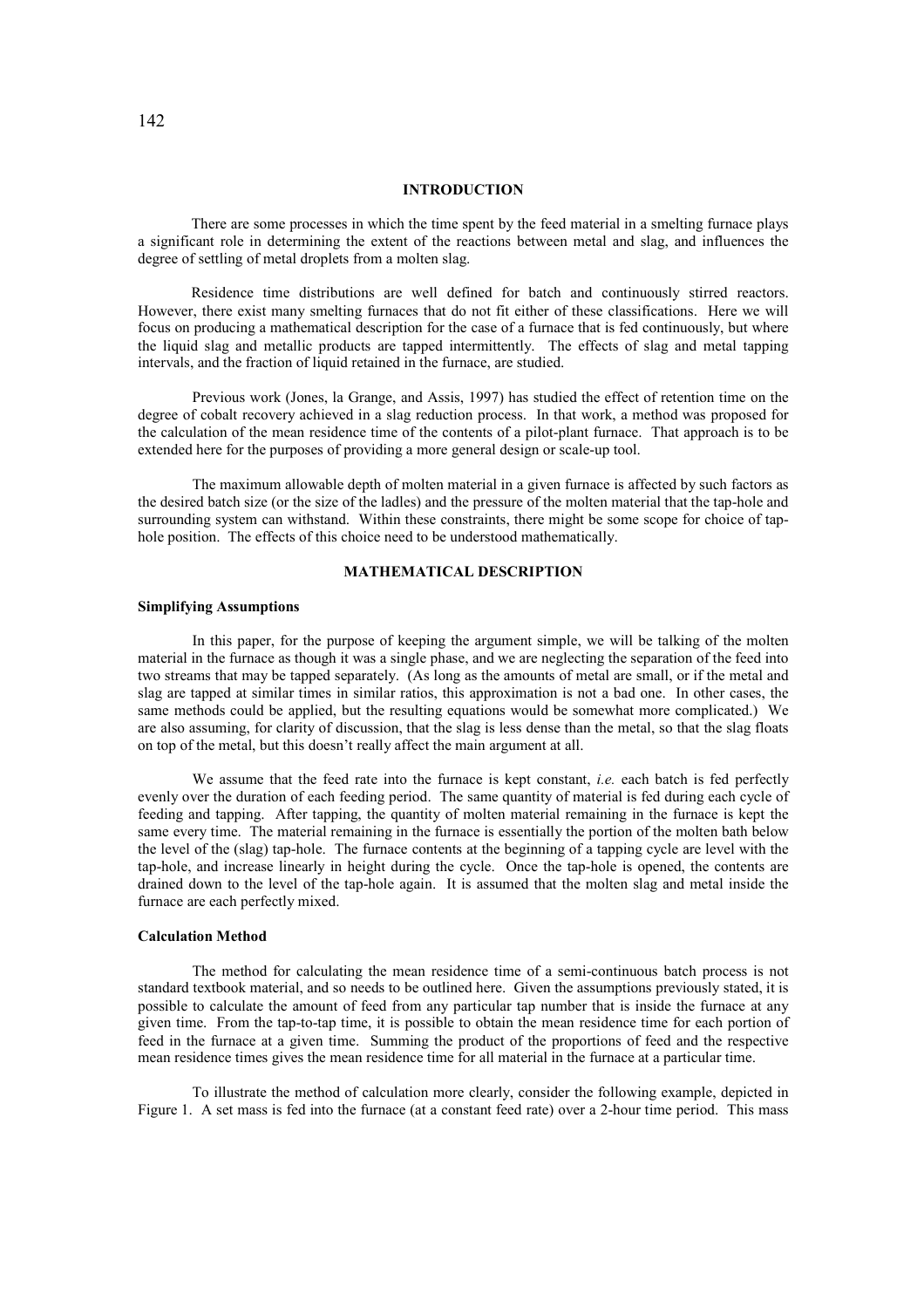is considered to be the initial warm-up mass fed, *i.e.* no tapping occurs at the end of this stage. This mass has a mean residence time of 1 hour (with a residence time distribution that varies evenly from zero to two hours). The same set batch mass is again fed into the furnace (*i.e.* feed for tap 1), again at a constant feed rate, over 2 hours. Just before the furnace is tapped, the warm-up feed has a mean residence time of 3 hours, whilst the fresh material fed during tap 1 has a mean residence time of 1 hour. However, since the amount from each feed was identical, the mean residence time of any random particle removed from the furnace is 2 hours. Now, when the same set mass is fed during tap 2, this mass forms half of the total mass in the furnace, and has a mean residence time of 1 hour just before tapping. Also, at this point, the warmup feed constitutes one quarter of the total mass in the furnace (mean residence time 5 hours) and the feed from tap 1 forms the remaining quarter of the total furnace mass (mean residence time 3 hours). In this case, the mean residence time of any random particle removed from the furnace is 2.5 hours. Similarly, it is possible to calculate the mean residence time of any particle at any other point in time, and the calculations can be continued until steady state has been reached. This steady-state distribution is the one of primary interest, as the effects of the first few tapping cycles are rather transient.



Figure 1 – Example showing how mean residence times are calculated at the end of each feeding cycle, just before the furnace is tapped

### **Abstraction of the Problem**

In order to express this system mathematically, some definitions are required.

 $t =$  tap-to-tap time (hours)  $n = \text{tan number}$  $1/f$  = fraction removed during tapping

In considering residence time, one of the key variables in the design of a furnace is the position of the slag tap-hole, as this determines the fraction of molten material removed during tapping. Figure 2 shows the height (*s*) of the tap-hole above the hearth, in relation to the maximum height of the slag above the hearth level (*h*). Clearly, the maximum slag level is attained immediately before the furnace is due to be tapped. The fraction of slag removed during tapping (1/*f*) is shown, in Equation (1), as being equal to the amount of slag tapped divided by the sum of the slag tapped plus the slag remaining in the furnace.



Figure 2 – Positions of slag level before (*s*) and after (*h*) tapping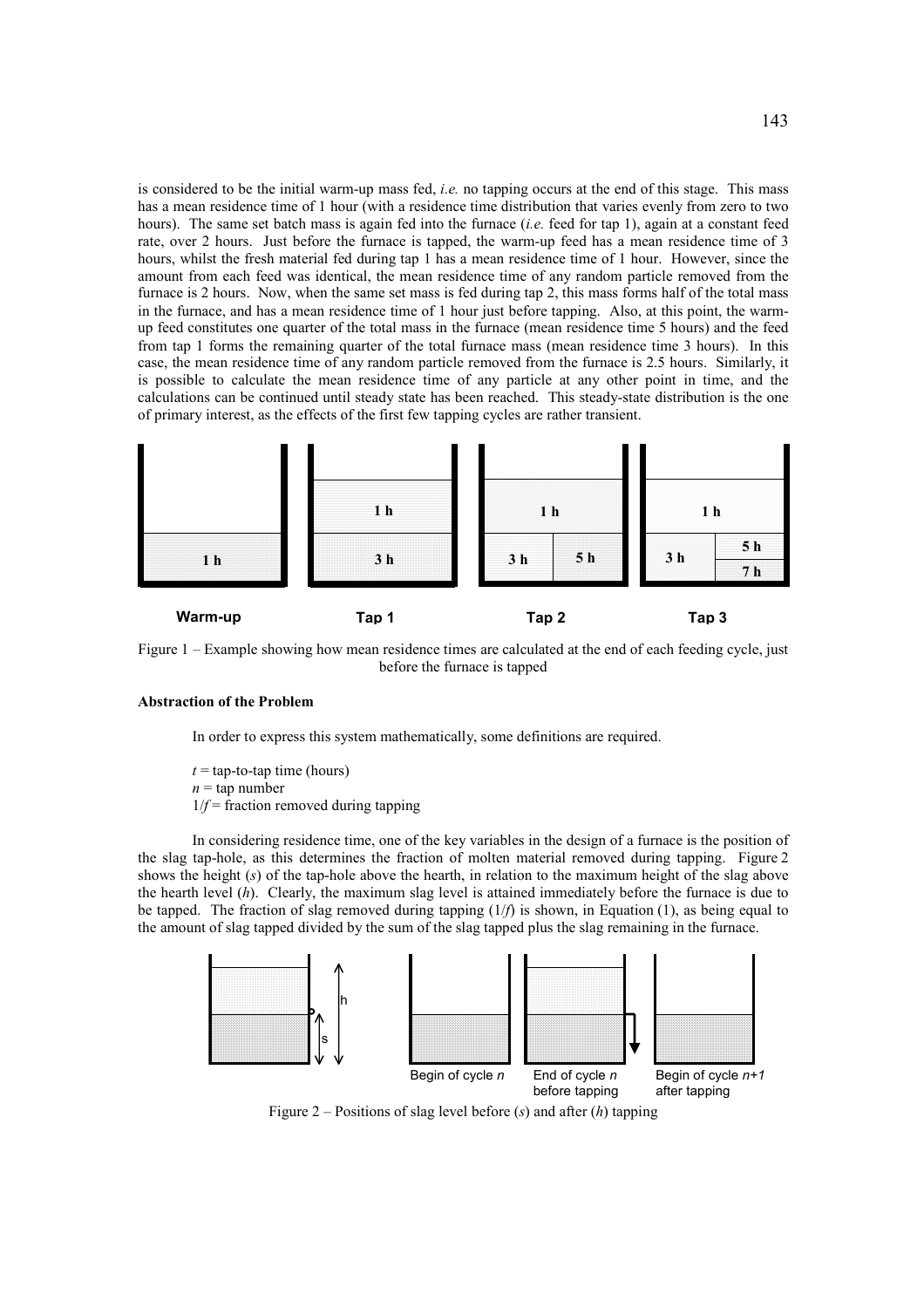$$
\frac{1}{f} = \frac{h - s}{h} = 1 - \frac{s}{h}
$$
 (1)



Figure 3 shows the relative positions indicated by various values of *f* and 1/*f*.

Figure 3 – Tap-hole positions indicated by various values of *f*

# **Example Where 1/2 of the Material is Removed During Tapping**

Consider the case where one half of the molten material is removed from the furnace, and half is retained inside the furnace each time the furnace is tapped, and the tap-to-tap time is two hours. For the fresh material added during the most recent tapping cycle, the residence time will vary between zero and two hours, with a mean residence time of one hour. Just before the furnace is tapped, this fresh material (with a mean residence time of 1 hour) will make up half of the material inside the furnace. The remaining half will, in turn, have half of that material with a mean residence time two hours longer than that of the fresh material, and so on. This is illustrated diagrammatically in Figure 4.



Figure 4 – A graphical depiction of the 'steady-state' residence time distribution, for a tap-to-tap time of 2 hours, with steady feeding, and half of the material being tapped from the furnace  $(f = 2)$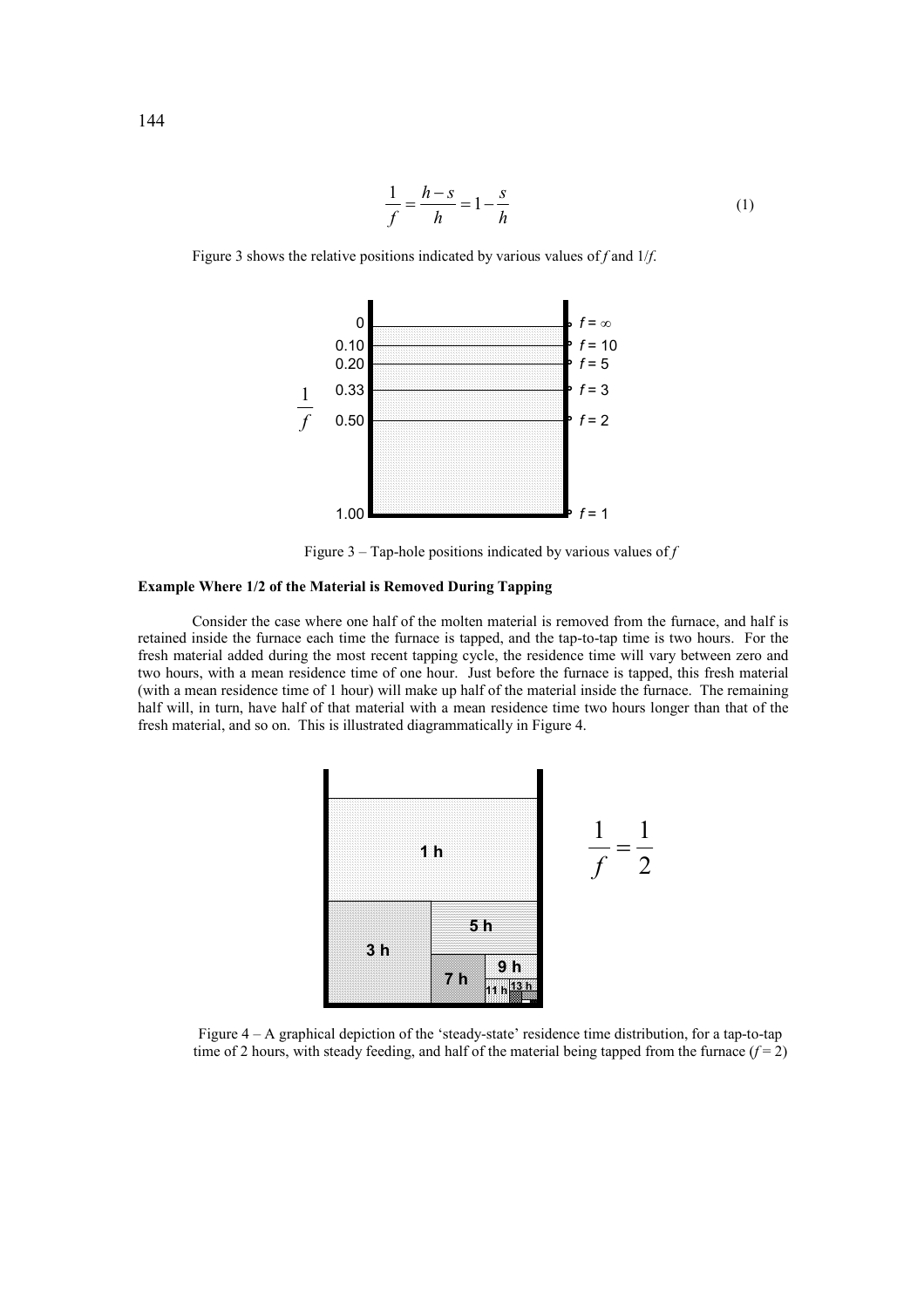Mean residence time = 
$$
\left(\frac{1}{2} \times 1h\right) + \left(\frac{1}{4} \times 3h\right) + \left(\frac{1}{8} \times 5h\right) + \left(\frac{1}{16} \times 7h\right) + \dots
$$
 (2)

Mean residence time (h) =  $\frac{1}{2} + \frac{1}{2} + \frac{1}{3} + \frac{1}{4} + \frac{1}{5} + \frac{1}{5} + \frac{1}{100} + \frac{1}{200} + \frac{1}{100} + \frac{1}{100} + \frac{1}{100} + \frac{1}{100} + \frac{1}{100} + \frac{1}{100} + \frac{1}{100} + \frac{1}{100} + \frac{1}{100} + \frac{1}{100} + \frac{1}{100} + \frac{1}{100} + \frac{1}{1$ 1024 19 512 17 256 15 128 13 64 11 32 9 16 7 8 5 4 3 2  $\frac{1}{2} + \frac{3}{4} + \frac{5}{4} + \frac{7}{44} + \frac{9}{44} + \frac{11}{44} + \frac{13}{444} + \frac{15}{444} + \frac{17}{444} + \frac{19}{444} + \dots = 3$  (3)

This can be expressed more concisely as

$$
\sum_{n=1}^{\infty} \frac{2n-1}{2^n} = 3
$$
 (4)

### **Example Where 1/3 of the Material is Removed During Tapping**

In this example, also with a tap-to-tap time of two hours, the residence time of feed material added continuously during that period varies between zero and two hours, with a mean residence time of one hour. The fraction of that material that is retained inside the furnace for the next two-hour tap period will have a mean residence time of an additional two hours, *i.e.* the mean residence time of that portion of material will be three hours. Figure 5 shows a graphical representation of the various fractions of the molten material and their respective mean residence times.



Figure 5 – A graphical depiction of the 'steady-state' residence time distribution, for a tap-to-tap time of 2 hours, and one third of the material being tapped from the furnace  $(f=3)$ 

From the steady-state distribution depicted in Figure 5, it can be seen that the fraction of material that has been in the furnace for 1 hour is  $1/3$ . The fraction that has been in the furnace for 3 hours is  $1/3 \times 1/3$  $2/3 = 2/9$ . The remaining fraction that has been in the furnace for 5 hours or more is  $(1 - 3/9 - 2/9) = 4/9$ . Therefore, the fraction with a mean residence time of 5 hours is  $1/3 \times 4/9 = 4/27$ , and so on.

The overall mean residence time may be expressed as:

Mean residence time (h) = 
$$
\left(1 \times \frac{1}{3}\right) + \left(3 \times \frac{2}{9}\right) + \left(5 \times \frac{4}{27}\right) + \left(7 \times \frac{8}{81}\right) + \left(9 \times \frac{16}{243}\right) + \dots = 5
$$
 (5)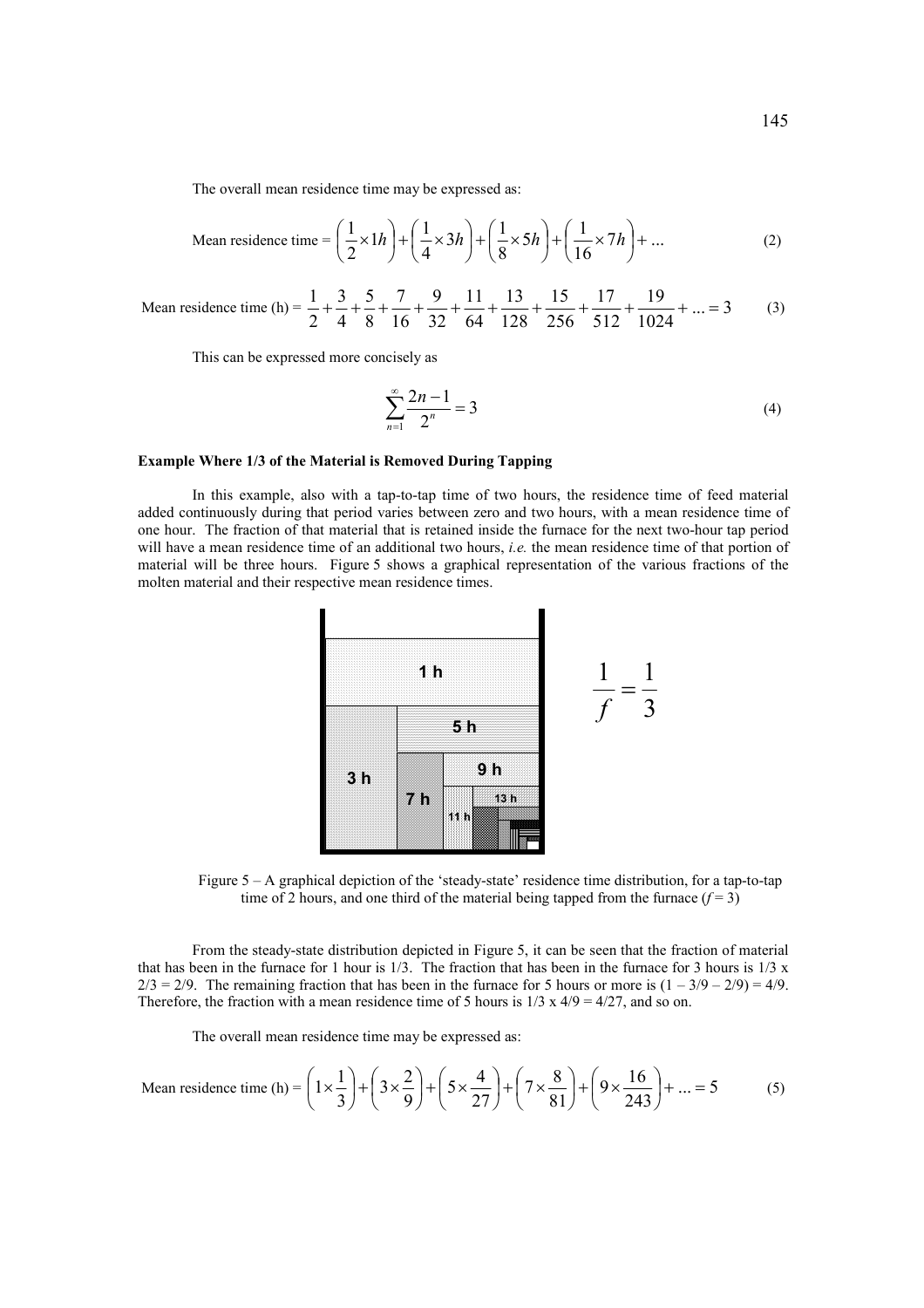This can be expressed more concisely as

$$
\sum_{n=1}^{\infty} (2n-1) \frac{2^{(n-1)}}{3^n} = 5
$$
 (6)

# **Generalized Expression**

The generalized expression for mean residence time may be written as shown in Equation (7), and simplified as follows:

Mean residence time = 
$$
\sum_{n=1}^{\infty} t \left( n - \frac{1}{2} \right) \cdot \frac{\left( f - 1 \right)^{(n-1)}}{f^n}
$$
 (7)

$$
=\frac{t}{f-1}\sum_{n=1}^{\infty}\left(n-\frac{1}{2}\right)\left(\frac{f-1}{f}\right)^{n}\tag{8}
$$

$$
= \frac{t}{f-1} \sum_{n=1}^{\infty} \left( n - \frac{1}{2} \right) \left( 1 - \frac{1}{f} \right)^n
$$
 (9)

$$
= \frac{t}{f-1} \left[ \sum_{n=1}^{\infty} n \left( 1 - \frac{1}{f} \right)^n - \frac{1}{2} \sum_{n=1}^{\infty} \left( 1 - \frac{1}{f} \right)^n \right]
$$
(10)

This can be simplified further by recognising that this is the sum of a hypergeometric series (of the form  $\sum_{n} nC^{n}$  ) plus the sum of a geometric series (of the form  $\sum_{n} C^{n}$  ).

$$
=\frac{t}{f-1}\left[f(f-1)-\frac{f-1}{2}\right]
$$
\n(11)

This equation simplifies down very tidily to a rather simple result.

Mean residence time 
$$
R = t \left( f - \frac{1}{2} \right)
$$
 (12)

This result is shown graphically in Figures 6 and 7.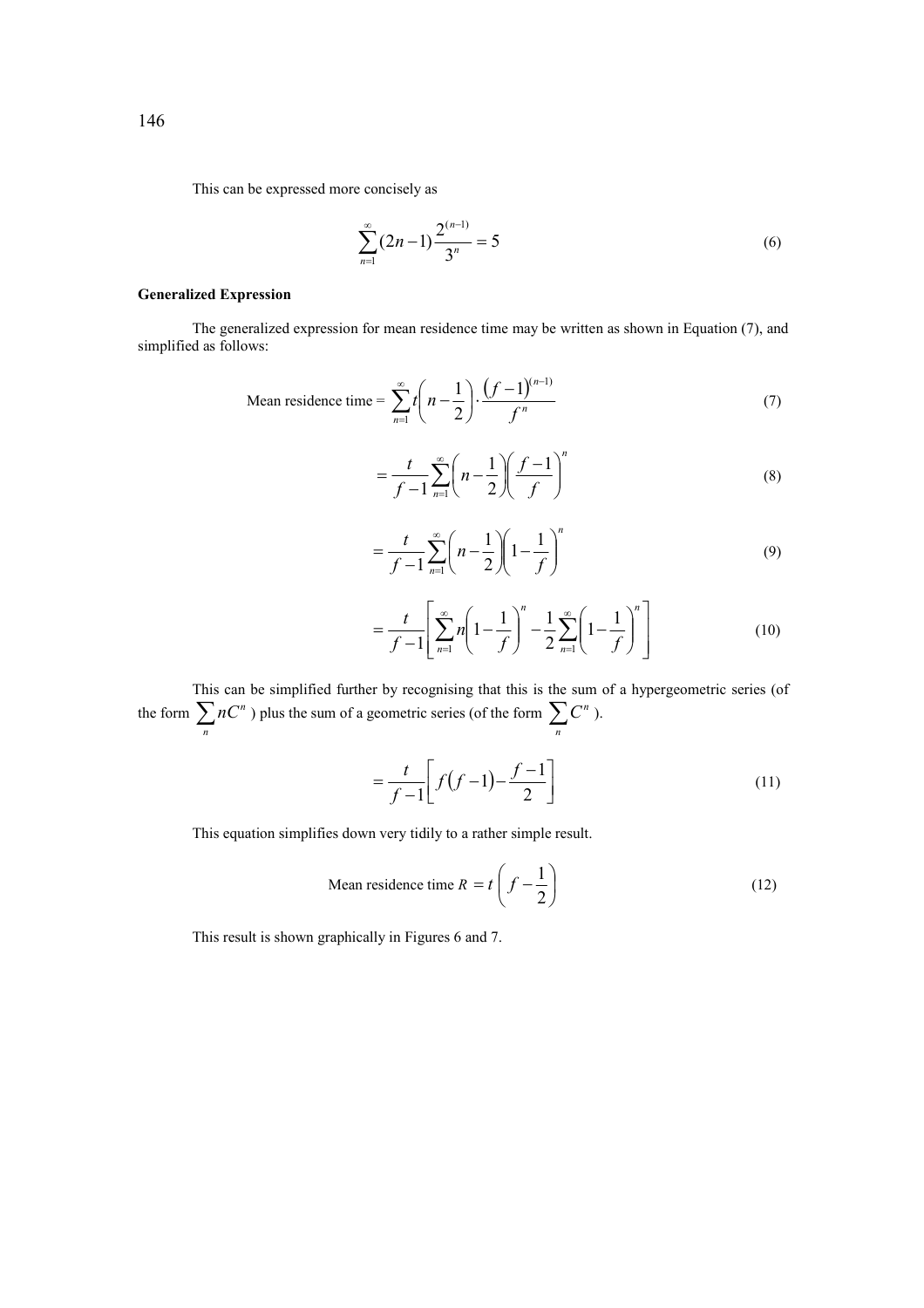

Figure 6 – Mean residence time shown as a function of tap-to-tap time *t* for a range of values of *f* 



Figure 7 – Mean residence time shown as a function of *f* for a range of values of tap-to-tap time *t*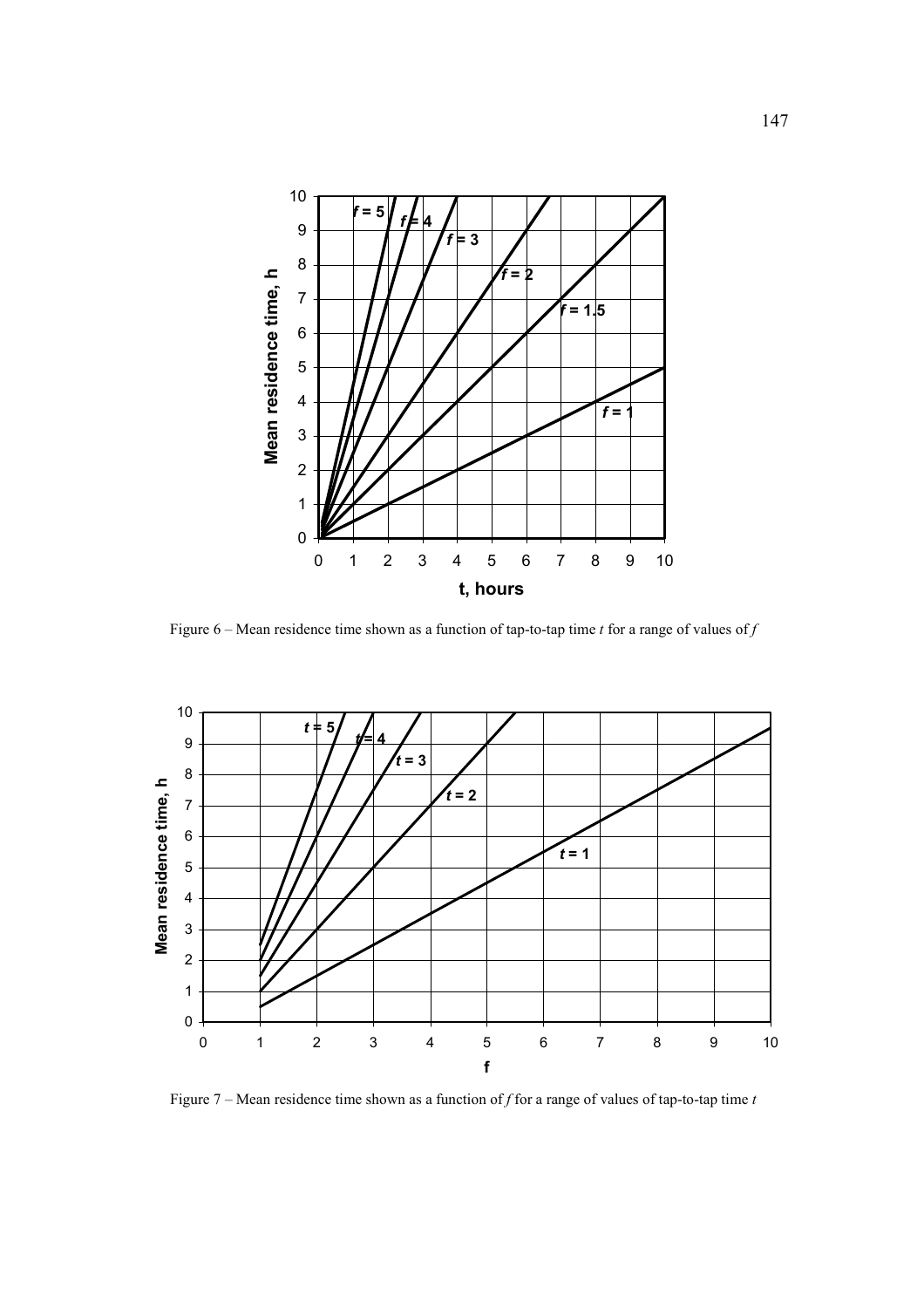### **APPLICATIONS**

#### **Scale-up with Constant Residence Time**

If one wants to achieve a constant mean residence time when scaling up from a pilot plant to a commercial plant, there is some flexibility in the choice between tap-hole position (indicated by *f*) and the tap-to-tap time, *t*. In Figure 8, curves of constant mean residence time (*R*) are shown as function of *f* and *t*.



Figure 8 – Curves of constant mean residence time  $R$  (hours), as a function of  $f$  and  $t$ 

An interesting observation from Figure 8 (and also Figure 6) is that the mean residence time (at steady-state) is equal to the tap-to-tap time when  $f = 1.5$ , *i.e.* when two thirds of the molten material is tapped from the furnace each time.

### **Number of Taps Needed to Change Composition**

When operating a furnace, it is sometimes necessary to change composition of the molten bath. The question then arises as to how many taps it would take to substantially replace material of the old composition with that of the new. This number of taps depends strongly on the value of 1/*f*, *i.e.* the fraction of material removed during tapping. This could be determined graphically by using diagrams similar to those in Figures 4 and 5, or algebraically using Equation (13).

Residual fraction after *N* taps = 
$$
1 - \sum_{n=1}^{N} \frac{(f-1)^{n-1}}{f^n}
$$
 (13)

Figure 9 shows the fraction of 'old' material remaining inside the furnace after *N* taps. For example, if one wanted to ensure that the molten material inside the furnace comprises at least 90% 'new' material, then one would require at least 4 taps for  $f = 2$ ; at least 6 taps for  $f = 3$ ; and at least 11 taps for  $f = 5$ .